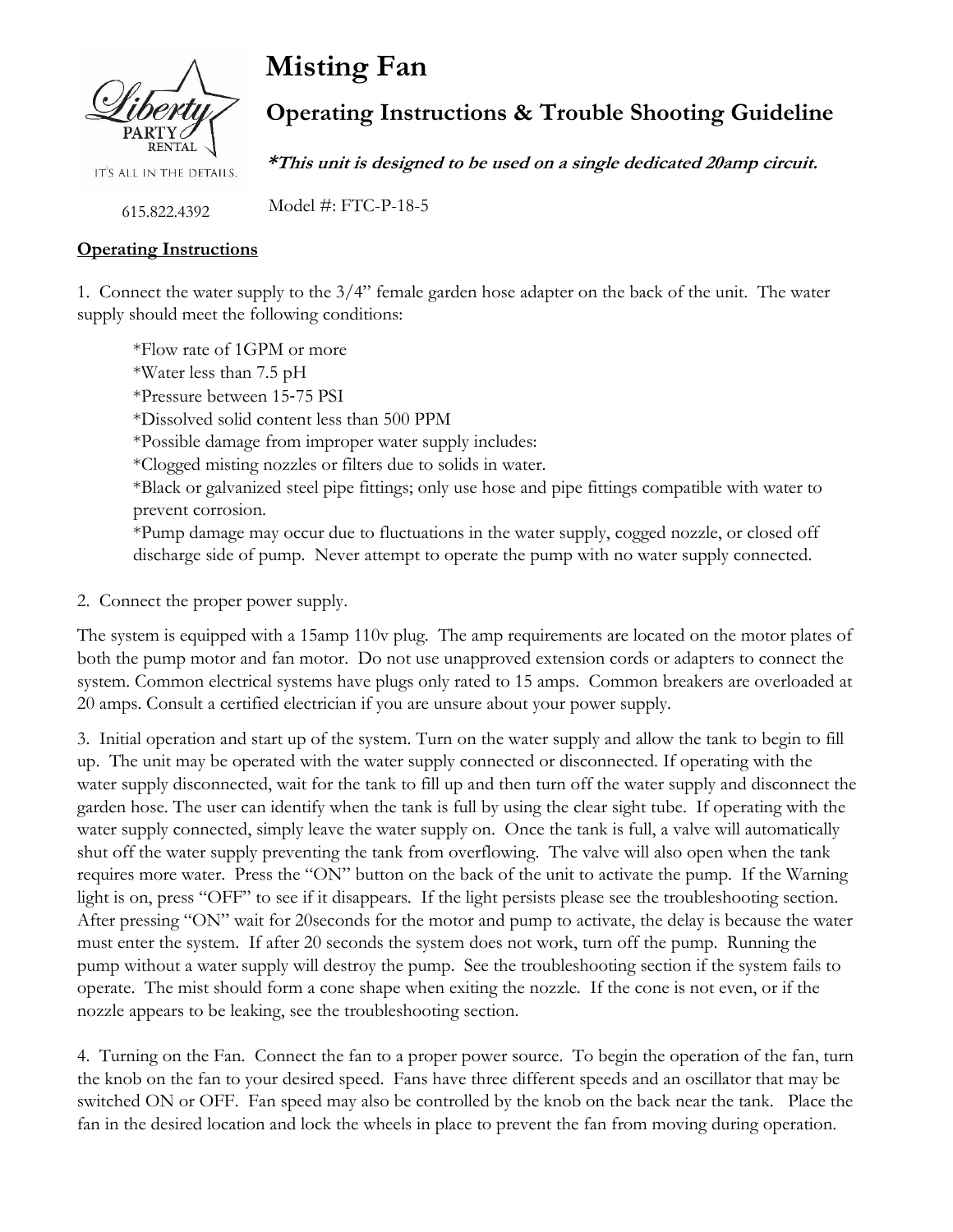5. Turning off the system. Shut off the fan by the knob to the "OFF" position. Turn off the pump by pressing the "OFF" button on the back of the unit. The nozzles should stop emitting the mist immediately. If the nozzles are still dripping, high pressure water may still be in the line and can be relieved by opening the evacuation valve on the back of the unit.

#### **Operating Tips**

ON Switch: Continuous Misting MODE 1: Mist 30 seconds / Stop 30 seconds MODE 2: Mist 40 seconds / Stop 40 seconds MODE 3: Mist 50 seconds / Stop 50 seconds Warning Indicator Light: Lack of Water Supply Knob: Adjust Fan Speed

#### **Troubleshooting Guidelines**

#### FAN WILL NOT RUN

\*Confirm the control knobs are in the ON position.

#### MISTING RINGS WILL NOT MIST

\*Confirm the fittings are securely attached.

\*Confirm control switch is in the ON position.

\*Pump malfunction.

#### SURFACES GET WET

\*Mist is too close. Optimum evaporation occurs at least 10 ft. from the fan. Relocate the fan.

\*Order plugs to reduce the amount of mist.

\*Plug additional nozzles while maintaining the minimum of 4 required for safe pump use.

\*Use regulator valve to adjust pressure to 1000 PSI.

#### NOZZLE LEAKS DURING OPERATION

\*Nozzles are clogged - remove debris from nozzle tip by cleaning.

\*Nozzles are loose – turn off the system and relieve pressure to the mist rings, and then handtighten nozzles.

\*Nozzle O-ring is worn – check ball in anti-drip body for debris and replace if necessary.

\*Anti-drip parts may be worn – elongate spring.